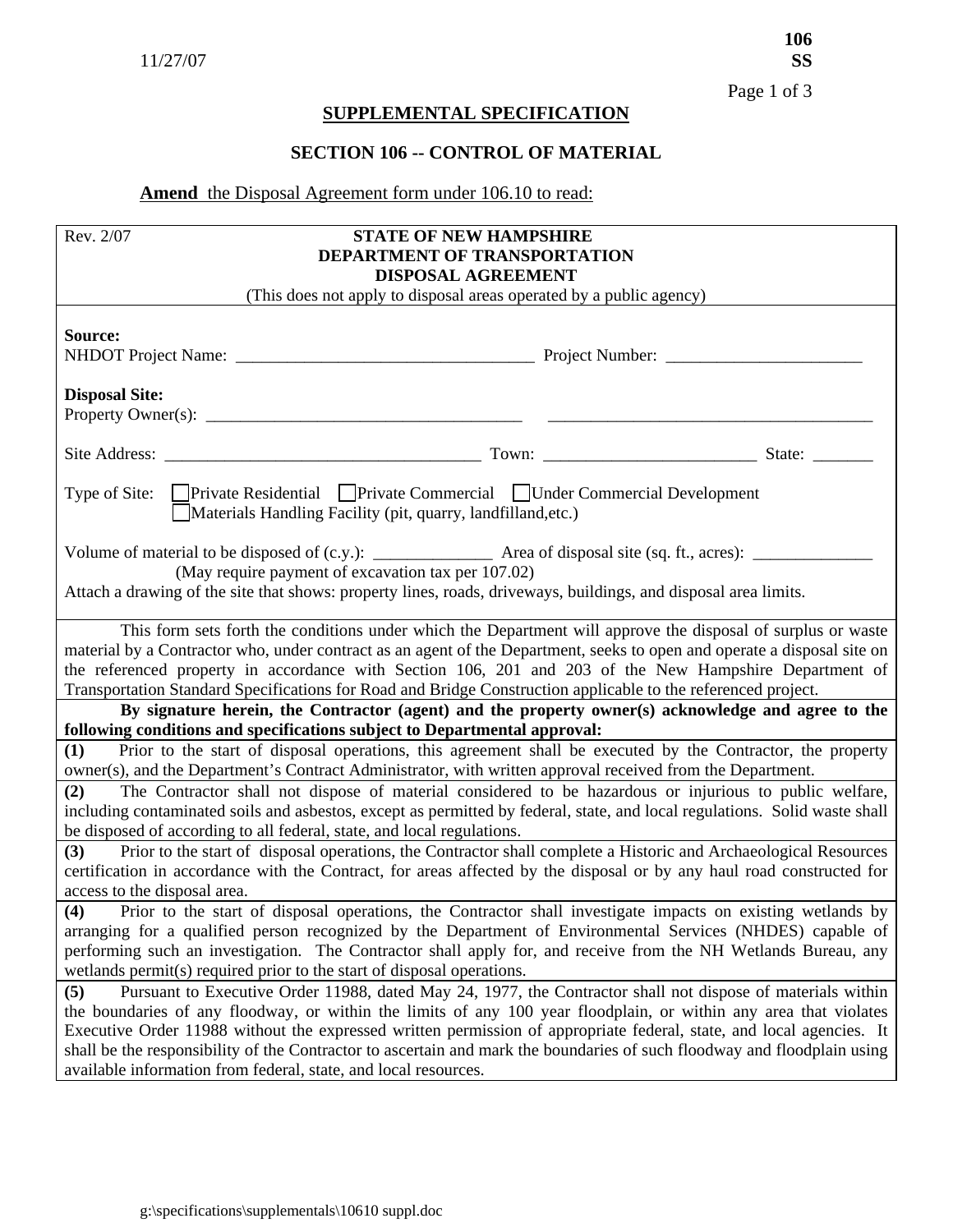**(6)** Approval by the Department to open and operate the disposal area will expire at the specified or extended completion date of the project. Access roads to the area adjacent to highways shall be obliterated unless permission is given by the Department to preserve such access roads. If the Contractor has removed screening trees and brush between the highway and the disposal area, the area shall be replanted to provide a similar screen in a zone along the edge of the disposal area as directed by the Department.

**(7)** Disposal or transportation of material by the Contractor shall not be exempt from local zoning or other applicable ordinances. The Contractor shall apply directly to local municipalities for possible exemptions to such ordinances.

**(8)** Disposal of brush from clearing and grubbing operations shall be as specified in Section 201 of the Standard Specifications. Disposal of surplus and waste material from roadway excavation shall be as specified in Section 203 of the Standard Specifications. Reclamation of the disposal area shall meet the requirements of **RSA 155-E:5, I, II, III, IV, and V** (for excavation sites) prior to Project Acceptance.

 Prior to acceptance of the project, the Contractor shall finish the disposal area in accordance with the noted RSA's and applicable specifications. By the box(es) checked below, the property owner(s), the Contractor, and the Department's Contract Administrator shall agree on the specific minimum landscaping treatment required in order for the reclamation to be acceptable to the Department:

The entire area is to be covered with humus, fertilized and seeded.

or

 $\Box$  The entire area is to be covered with humus and planted with seedlings.

or

 The area is part of an active, ongoing site development and/or construction project. Landscaping will be the responsibility of the property owner.

Additional landscaping required and any pertinent information desired to be a part of the official record is attached, or  $\Box$  noted below:

The site was reviewed and landscaping provisions approved by:

NHDOT Contract Administrator Date

 The Contractor's attention is directed to **RSA 482-A:3**, the requirements of which must be fulfilled if this disposal area involves excavation or dredging of wetlands. Furthermore, the Contractor's attention is directed to **RSA 483-B** and **RSA 485-A:17**, the provisions of which must be fulfilled if this disposal operation involves filling on the border of the surface waters of the state or will significantly alter the characteristic natural runoff or create an unnatural runoff, and **RSA 149-M** if the Contractor intends to dispose of solid waste, including stumps. The Contractor's attention is also directed to Section 10 of the Rivers and Harbors Act of 1899, and Sect. 401 & 404 of the Clean Water Act, for which compliance may require a permit for work in or affecting "navigable waters of the U.S.," or material placed in "waters of the U.S.," including wetlands. The Contractor's attention is also directed to Executive Order 11990 if this disposal area will affect wetlands.

 This disposal area is covered by a NHDES Site Specific Permit with it's own SWPPP. NHDES Site Specific Permit Number:

or

 $\Box$  The source project SWPPP will be modified to include this site. Installation, monitoring, and maintenance of erosion control measures will be the responsibility of the Prime Contractor.

 $\Box$  NOTICE OF INTENT TO EXCAVATE FILED OPERATION #